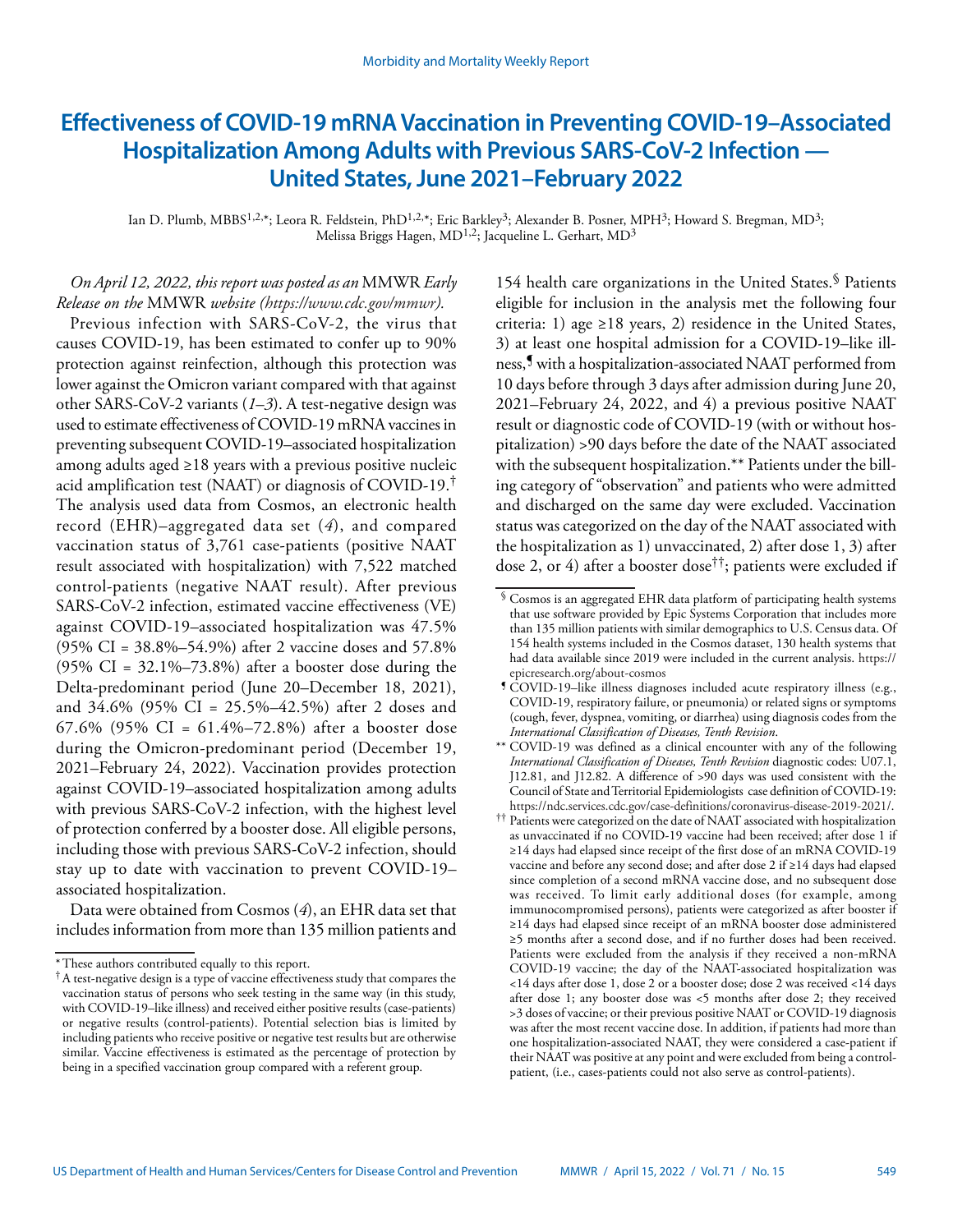they did not meet one of these definitions or if the previous positive NAAT result or COVID-19 diagnosis was after the date of the most recent vaccine dose. Vaccination information was collected during the 14 days after hospitalization or other health care visit from a patient's health system, other health systems via clinical record exchanges, state registries, and patient-reported history.§§

VE was estimated using conditional logistic regression, comparing the vaccination status among case-patients and controlpatients. VE after each vaccine dose was estimated using the unvaccinated group as a referent. For estimation of relative VE after a booster dose, the referent group had received dose 2 (but not a booster dose)  $\geq$ 5 months previously. Eligible case-patients were matched with control-patients using a 1:2 ratio by 2-week period of the hospitalization-associated NAAT, 10-year age group, and state of residence. After matching, estimates were adjusted for sex, race/ethnicity, number of clinical encounters during 2019, number of underlying health conditions, and days since the previous infection.<sup>99</sup> The period June 20-December 18, 2021, was categorized as Delta-predominant, and the period December 19, 2021–February 24, 2022, as Omicron-predominant; periods were defined as range of dates when estimated national prevalence of a SARS-CoV-2 variant exceeded 50%.\*\*\* In a sensitivity analysis, VE was also estimated defining previous infection as a positive NAAT result. Wilcoxon rank-sum tests and chi-square tests were used to compare group medians and proportions, respectively; p-values <0.05 were considered statistically significant. Data were analyzed using R software (version 4.1.2; R Foundation). This activity was reviewed by CDC and was conducted consistent with applicable federal law and CDC policy.†††

Among 5,116,024 adults aged ≥18 years with an initial positive NAAT result or diagnosis of COVID-19, 51,609 patients were hospitalized with COVID-19–like illness associated with a NAAT result >90 days after the previous infection,§§§ including 5,048 (9.8%) with a positive NAAT result. Among these 5,048 case-patients, 2,436 (48.3%; median = 67 reinfections per week) were admitted during the Delta-predominant period, and 2,612 (51.7%; median = 343 reinfections per week) during the Omicron-predominant period (Supplementary Figure, [https://stacks.cdc.gov/view/cdc/116026\)](https://stacks.cdc.gov/view/cdc/116026).

After 7,569 patients were excluded, 11,283 of 44,040 eligible patients were matched and included in the analysis, 3,761 (87.1%) of 4,319 eligible case-patients and 7,522 (18.9%) of 39,721 eligible control-patients. Case- and control-patients were demographically similar, with fewer underlying conditions and previous health care encounters among case-patients (Table 1). Overall, 61.2% of case-patients were unvaccinated, 4.3% had received 1 vaccine dose, 27.6% had received 2 doses, and 6.9% had received a booster dose, compared with 47.5%, 5.5%, 33.2%, and 13.9% of control-patients, respectively.

During the Delta-predominant period, estimated adjusted VE was 58.8% (95% CI = 41.3%–71.1%) after dose 1, 47.5% (95% CI = 38.8%–54.9%) after dose 2, and 57.8% (95% CI = 32.1%–73.8%) after a booster dose; during the Omicron-predominant period, adjusted VE was 33.0% (95% CI = 15.0%–47.2%) after dose 1, 34.6% (95% CI = 25.5%–42.5%) after dose 2, and 67.6% (95% CI = 61.4%–72.8%) after a booster dose (Table 2). VE estimates were similar whether hospitalizations were <90 days or ≥90 days after the most recent vaccine dose. Similar estimates were obtained in a sensitivity analysis that included 2,146 case-patients and 4,887 control-patients with previous infection confirmed by NAAT (Supplementary Table, [https://stacks.cdc.gov/view/](https://stacks.cdc.gov/view/cdc/116025) [cdc/116025](https://stacks.cdc.gov/view/cdc/116025)).

During the analysis period, among persons who had a previous positive NAAT result or COVID-19 diagnosis before the first vaccine dose, estimated VE was 43.1% (95% CI = 30.7%–53.2%) after dose 1, 41.7% (95% CI = 35.5%–47.3%) after dose 2, and 70.3% (95% CI = 64.1%–75.4%) after a booster dose (Table 3). Among persons whose initial infection occurred between dose 2 and a booster dose, VE after the booster dose was 50.0% (95% CI = 26.9%–65.8%). Estimated VE of a booster dose was similar among persons aged <65 years (67.7%; 95% CI = 57.7%–75.3%) and ≥65 years (64.5%; 95% CI 56.0%–71.4%). Relative VE of a booster dose compared with ≥5 months after dose 2 was 55.9%  $(95\% \text{ CI} = 43.6\% - 65.5\%).$ 

<sup>§§</sup> Vaccination information for each patient was collected from four sources: 1) vaccine doses administered within the health system, 2) electronic health records, 3) vaccination information obtained from other health systems using a shared data platform, and 4) vaccination information obtained directly from a state or other vaccine registry.

<sup>¶¶</sup> Characteristics were classified on the date of the NAAT associated with the hospital admission. Underlying conditions were extracted from EHR clinical encounter data and were based on a CDC list of conditions associated with the highest risk for COVID-19 [\(https://www.cdc.gov/coronavirus/2019](https://www.cdc.gov/coronavirus/2019-ncov/hcp/clinical-care/underlyingconditions.html) [ncov/hcp/clinical-care/underlyingconditions.html](https://www.cdc.gov/coronavirus/2019-ncov/hcp/clinical-care/underlyingconditions.html), accessed March 23, 2022) and included the following: alcoholic liver disease, autoimmune hepatitis, bronchiectasis, bronchopulmonary dysplasia, cancer, cardiomyopathy, cerebrovascular disease, chronic kidney disease, cirrhosis, chronic obstructive pulmonary disease, coronary artery disease, current smoker, receipt of nontopical glucocorticoids within the previous 12 months, heart failure, HIV, immune deficiency, receipt of immunosuppressive medications within the previous 12 months, interstitial lung disease, nonalcoholic fatty liver disease, obesity, pulmonary arterial hypertension, pulmonary embolus, pregnancy, solid organ transplant, tuberculosis, and type 1 or 2 diabetes.

<sup>\*\*\*</sup> <https://covid.cdc.gov/covid-data-tracker/#variant-proportions>

<sup>†††</sup> 45 C.F.R. part 46, 21 C.F.R. part 56; 42 U.S.C. Sect. 241(d); 5 U.S.C. Sect. 552a; 44 U.S.C. Sect. 3501 et seq.

 $\S$  Among 25,641 patients with a positive NAAT >90 days after an initial positive SARS-CoV-2 NAAT or diagnosis of COVID-19 during June 20–December 31, 2021, 2,378 (9.3%) were admitted to a hospital with COVID-19–like illness between 10 days after and 3 days before the subsequent positive NAAT result, indicating reinfection with COVID-19–associated hospitalization.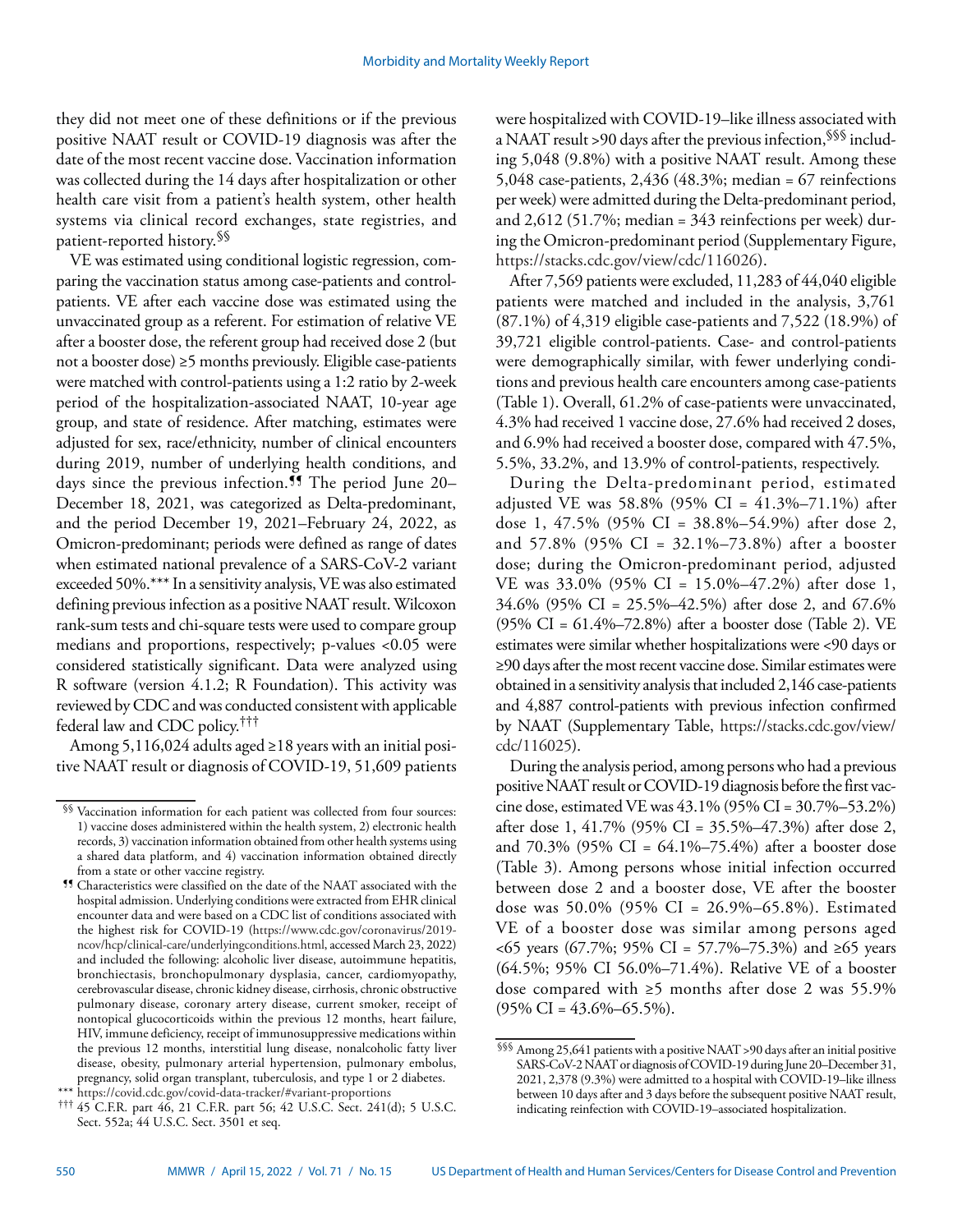|                                            | No. (column %)                 |                                                             |                                                                |           |
|--------------------------------------------|--------------------------------|-------------------------------------------------------------|----------------------------------------------------------------|-----------|
| Characteristic                             | <b>Total</b><br>$(N = 11,283)$ | Case-patients (NAAT-positive) <sup>1</sup><br>$(n = 3,761)$ | Control-patients (NAAT-negative) <sup>1</sup><br>$(n = 7,522)$ | p-value** |
| Age group, yrs                             |                                |                                                             |                                                                |           |
| $18 - 29$                                  | 993 (8.8)                      | 331 (8.8)                                                   | 662(8.8)                                                       | >0.990    |
| $30 - 44$                                  | 1,717 (15.2)                   | 573 (15.2)                                                  | 1,144 (15.2)                                                   |           |
| $45 - 64$                                  | 3,804 (33.7)                   | 1,273 (33.8)                                                | 2,531 (33.6)                                                   |           |
| $\geq 65$                                  | 4,769 (42.3)                   | 1,584 (42.1)                                                | 3,185 (42.3)                                                   |           |
| Sex                                        |                                |                                                             |                                                                |           |
| Women                                      | 6,391 (56.6)                   | 2,114 (56.2)                                                | 4,277 (56.9)                                                   | 0.510     |
| Men                                        | 4,892 (43.4)                   | 1,647 (43.8)                                                | 3,245 (43.1)                                                   |           |
| <b>Race and ethnicity</b>                  |                                |                                                             |                                                                |           |
| White, non-Hispanic                        | 6,963(61.7)                    | 2,286 (60.8)                                                | 4,677 (62.2)                                                   | 0.026     |
| Black, non-Hispanic                        | 2,821 (25.0)                   | 924 (24.6)                                                  | 1,897 (25.2)                                                   |           |
| Hispanic                                   | 1,131 (10.0)                   | 413 (11.0)                                                  | 718 (9.5)                                                      |           |
| Other, non-Hispanic <sup>††</sup>          | 368(3.3)                       | 138(3.7)                                                    | 230(3.1)                                                       |           |
| Underlying health conditions <sup>§§</sup> |                                |                                                             |                                                                |           |
| 0                                          | 536 (4.8)                      | 198(5.3)                                                    | 338 (4.5)                                                      | < 0.001   |
| 1                                          | 1,610 (14.3)                   | 641 (17.0)                                                  | 969 (12.9)                                                     |           |
| >1                                         | 9,137 (81.0)                   | 2,922 (77.7)                                                | 6,215 (82.6)                                                   |           |
| Vaccination status <sup>11</sup>           |                                |                                                             |                                                                |           |
| Unvaccinated                               | 5,874 (52.1)                   | 2,303 (61.2)                                                | 3,571 (47.5)                                                   | < 0.001   |
| Any mRNA vaccine, 1 dose                   | 574(5.1)                       | 161(4.3)                                                    | 413(5.5)                                                       |           |
| Any mRNA vaccine, 2 doses                  | 3,534 (31.3)                   | 1,038 (27.6)                                                | 2,496 (33.2)                                                   |           |
| Any mRNA vaccine, booster dose             | 1,301 (11.5)                   | 259(6.9)                                                    | 1,042 (13.9)                                                   |           |
| <b>Clinical encounters during 2019</b>     |                                |                                                             |                                                                |           |
| 0                                          | 2,403 (21.3)                   | 781 (20.8)                                                  | 1,622 (21.6)                                                   | < 0.001   |
| $1 - 9$                                    | 4,199 (37.2)                   | 1,628 (43.3)                                                | 2,571 (34.2)                                                   |           |
| $\geq 10$                                  | 4,681 (41.5)                   | 1,352 (35.9)                                                | 3,329 (44.3)                                                   |           |
| Month of hospital admission                |                                |                                                             |                                                                |           |
| Jun 2021                                   | 156(1.4)                       | 54 (1.4)                                                    | 102(1.4)                                                       | 0.930     |
| Jul 2021                                   | 528 (4.7)                      | 179 (4.8)                                                   | 349 (4.6)                                                      |           |
| Aug 2021                                   | 982 (8.7)                      | 320 (8.5)                                                   | 662 (8.8)                                                      |           |
| Sep 2021                                   | 874 (7.7)                      | 294 (7.8)                                                   | 580 (7.7)                                                      |           |
| Oct 2021                                   | 621(5.5)                       | 204(5.4)                                                    | 417 (5.5)                                                      |           |
| Nov 2021                                   | 583 (5.2)                      | 198 (5.3)                                                   | 385 (5.1)                                                      |           |
| Dec 2021                                   | 1,875 (16.6)                   | 601 (16.0)                                                  | 1,274 (16.9)                                                   |           |
| Jan 2022                                   | 4,555 (40.4)                   | 1,548 (41.2)                                                | 3,007 (40.0)                                                   |           |
| Feb 2022                                   | 1,109 (9.8)                    | 363 (9.7)                                                   | 746 (9.9)                                                      |           |

**TABLE 1. Characteristics of hospitalized adults with previous SARS-CoV-2 infection,\* by subsequent nucleic acid amplification test result†— United States, June 2021–February 2022§**

See table footnotes on the next page.

### **Discussion**

Among persons with previous SARS-CoV-2 infection or COVID-19 diagnosis, receipt of a COVID-19 mRNA vaccine provided protection against subsequent COVID-19 hospitalization. The highest level of protection was conferred by a booster vaccine dose, with similar VE during the Delta- and Omicron-predominant periods (approximately 60%–70%). In contrast, VE of 1 or 2 doses declined from 50%–60% during the Delta-predominant to approximately 35% during the Omicron-predominant period. Receiving a booster dose conferred protection even if the previous infection occurred after receipt of the second vaccine dose. Findings from this report indicate that SARS-CoV-2 reinfections leading to COVID-19–associated hospitalizations are preventable by COVID-19 vaccination.

Benefit of vaccination after previous SARS-CoV-2 infection was also indicated by an analysis of surveillance data from New York City that estimated approximately 50%–70% protection against hospitalization from reinfection (*5*). A case-control analysis using surveillance data from Brazil estimated 90% protection by 2 doses of Pfizer-BioNTech vaccine against hospitalization or death after reinfection (*6*); the high estimated VE might partly reflect recent vaccination in the context of potential decreased infection-induced immunity. The similar estimated benefit from 1 or 2 vaccine doses in preventing reinfection leading to hospitalization in the current study is consistent with evidence that vaccination elicits a more rapid immunologic response if preceded by a SARS-CoV-2 infection<sup>111</sup> (*7*). In the current analysis, a booster dose offered superior protection against reinfection leading to hospitalization.

<sup>¶¶¶</sup> <https://www.medrxiv.org/content/10.1101/2021.12.23.21268285v1>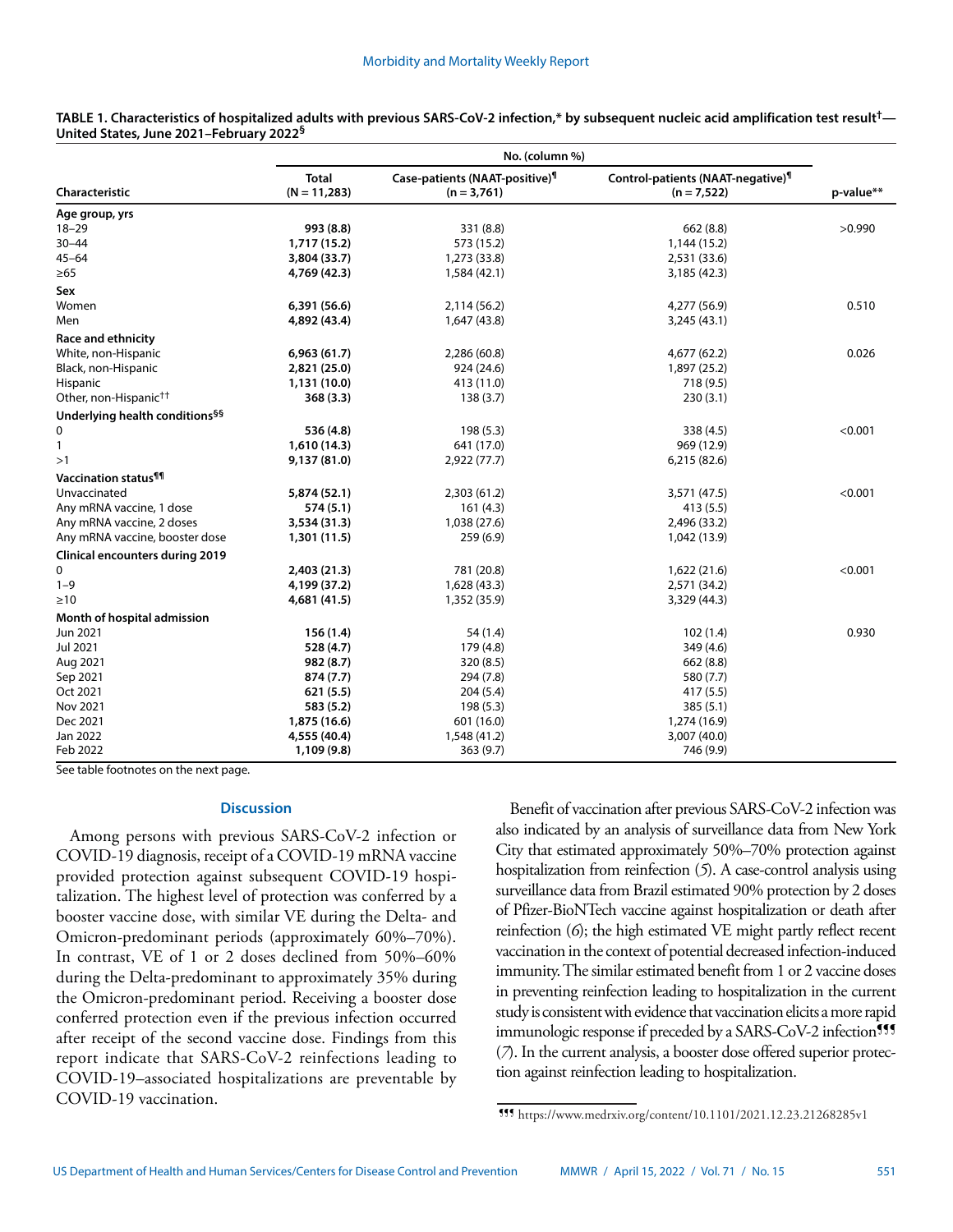|                                                                              |                         | No. (column %)                                              |                                                                |           |  |
|------------------------------------------------------------------------------|-------------------------|-------------------------------------------------------------|----------------------------------------------------------------|-----------|--|
| Characteristic                                                               | Total<br>$(N = 11,283)$ | Case-patients (NAAT-positive) <sup>1</sup><br>$(n = 3,761)$ | Control-patients (NAAT-negative) <sup>1</sup><br>$(n = 7,522)$ | p-value** |  |
| Hospitalization variant predominance period***                               |                         |                                                             |                                                                |           |  |
| B.1.617.2 (Delta)                                                            | 4,385 (38.9)            | 1,437 (38.2)                                                | 2,948 (39.2)                                                   | 0.310     |  |
| B.1.1.529 (Omicron)                                                          | 6,898(61.1)             | 2,324 (61.8)                                                | 4,574 (60.8)                                                   |           |  |
| U.S. Census region                                                           |                         |                                                             |                                                                |           |  |
| Northeast                                                                    | 2,340 (20.7)            | 780 (20.7)                                                  | 1,560 (20.7)                                                   |           |  |
| Midwest                                                                      | 3,300 (29.2)            | 1,100 (29.2)                                                | 2,200 (29.2)                                                   | >0.990    |  |
| South                                                                        | 5,133 (45.5)            | 1,711 (45.5)                                                | 3,422 (45.5)                                                   |           |  |
| West                                                                         | 510 (4.5)               | 170 (4.5)                                                   | 340 (4.5)                                                      |           |  |
| Initial infection variant predominance period***                             |                         |                                                             |                                                                |           |  |
| Pre-Delta*                                                                   | 9,593 (85.0)            | 3,226 (85.8)                                                | 6,367 (84.6)                                                   | 0.110     |  |
| B.1.617.2 (Delta) <sup>5</sup>                                               | 1,690 (15.0)            | 535 (14.2)                                                  | 1,155 (15.4)                                                   |           |  |
| Initial diagnosis source*                                                    |                         |                                                             |                                                                |           |  |
| COVID-19 diagnosis                                                           | 4,250 (37.7)            | 1,615 (42.9)                                                | 2,635(35.0)                                                    | < 0.001   |  |
| <b>NAAT</b> result                                                           | 1,013(9.0)              | 317(8.4)                                                    | 696 (9.3)                                                      |           |  |
| <b>Both</b>                                                                  | 6,020 (53.4)            | 1,829 (48.6)                                                | 4,191 (55.7)                                                   |           |  |
| Initial infection to NAAT associated with hospitalization, days <sup>†</sup> |                         |                                                             |                                                                |           |  |
| $90 - 119$                                                                   | 735 (6.5)               | 287(7.6)                                                    | 448 (6.0)                                                      | < 0.001   |  |
| 120-179                                                                      | 1,389 (12.3)            | 479 (12.7)                                                  | 910(12.1)                                                      |           |  |
| 180-269                                                                      | 1,787 (15.8)            | 552 (14.7)                                                  | 1,235 (16.4)                                                   |           |  |
| 270-364                                                                      | 2,402 (21.3)            | 711 (18.9)                                                  | 1,691 (22.5)                                                   |           |  |
| >365                                                                         | 4,970 (44.0)            | 1,732 (46.1)                                                | 3,238 (43.0)                                                   |           |  |

**TABLE 1. (***Continued***) Characteristics of hospitalized adults with previous SARS-CoV-2 infection,\* by subsequent nucleic acid amplification test result†— United States, June 2021–February 2022§**

**Abbreviation:** NAAT = nucleic acid amplification test.

\* Initial diagnosis was based on a previous positive SARS-CoV-2 NAAT or clinical diagnosis of COVID-19 >90 days before the date of the NAAT associated with subsequent hospitalization. COVID-19 was defined as a clinical encounter with any of the following *International Classification of Diseases, Tenth Revision* diagnostic codes: U07.1, J12.81, or J12.82.

<sup>†</sup> Defined as NAAT performed between 10 days before and 3 days after the date of hospital admission with a diagnosis of COVID-19-like illness. COVID-19-like illness diagnoses were defined based on others' methods [\(https://www.nejm.org/doi/full/10.1056/nejmoa2110362,](https://www.nejm.org/doi/full/10.1056/nejmoa2110362) Supplement Table S2) and included acute respiratory illness (e.g., COVID-19, respiratory failure, or pneumonia) or related signs or symptoms (e.g., cough, fever, dyspnea, vomiting, or diarrhea) using diagnostic codes from the International Classification of Diseases. Tenth

<sup>§</sup> Patients were eligible for inclusion if the hospitalization-associated SARS-CoV-2 NAAT was performed during June 20, 2021–February 24, 2022.

¶ Cases had a positive SARS-CoV-2 NAAT result associated with hospitalization; controls had a negative SARS-CoV-2 NAAT result associated with hospitalization.

\*\* Wilcoxon rank-sum tests and chi-square tests were used to compare medians and proportions, respectively; p-values <0.05 were considered statistically significant. †† Other non-Hispanic includes Asian, Native Hawaiian or other Pacific Islander, and American Indian or Alaska Native persons.

<sup>§§</sup> Underlying conditions were extracted from electronic health record clinical encounter data and were based on a CDC list of conditions associated with the highest risk for COVID-19 [\(https://www.cdc.gov/coronavirus/2019-ncov/hcp/clinical-care/underlyingconditions.html,](https://www.cdc.gov/coronavirus/2019-ncov/hcp/clinical-care/underlyingconditions.html) accessed March 23, 2022), and included the following: alcoholic liver disease, autoimmune hepatitis, bronchiectasis, bronchopulmonary dysplasia, cancer, cardiomyopathy, cerebrovascular disease, chronic kidney disease, cirrhosis, chronic obstructive pulmonary disease, coronary artery disease, current smoker, administration or prescription of nontopical glucocorticoids within the previous 12 months, heart failure, HIV, immune deficiency, administration or prescription of immunosuppressive medications within the previous 12 months, interstitial lung disease, nonalcoholic fatty liver disease, obesity, pulmonary arterial hypertension, pulmonary embolus, pregnancy, solid organ transplant, tuberculosis, and type 1 or 2 diabetes. Among these, diagnoses associated with immunocompromise had overall similar prevalence between cases and controls, including immunosuppressive medications other than steroids (7.9% of case-patients and 7.3% of control-patients), immune deficiencies (4.4% of case-patients and 4.5% of control-patients), solid organ transplant recipients (2.4% of case-patients and 1.8% of control-patients) and HIV (0.9% of case-patients and 0.9% of control-patients).

¶¶ Patients were categorized on the date of NAAT associated with hospitalization as unvaccinated if no COVID-19 vaccine had been received; after dose 1 if ≥14 days had elapsed since receipt of the first dose of an mRNA COVID-19 vaccine and before any second dose; after dose 2 if ≥14 days had elapsed since receipt of the second dose of an mRNA COVID-19 vaccine, and no subsequent dose was received; and after a booster dose if ≥14 days had elapsed since receipt of an mRNA booster dose administered ≥5 months after a second dose. Patients were excluded from the analysis if they received a non-mRNA COVID-19 vaccine; the day of the NAAT-associated hospitalization was <14 days after dose 1, dose 2, or a booster dose; dose 2 was received <14 days after dose 1; any booster dose was <5 months after dose 2, they received >3 doses of vaccine, or their previous positive NAAT result or COVID-19 diagnosis was after date of the most recent vaccine dose. Median time from receipt of dose 1 to dose 2 was 21 days (IQR = 21-24) for Pfizer-BioNTech and 28 days (IQR = 28-30) for Moderna vaccines. Median time from receipt of dose 2 to dose 3 was 232 days (IQR = 203–258) for Pfizer-BioNTech and 236 days (IQR = 210–261) for Moderna vaccines.

\*\*\* Periods were defined as a range of dates when estimated national prevalence of a SARS-CoV-2 variant exceeded 50% as pre-Delta (before June 20, 2021), Delta (during June 20, 2021–December 18, 2021), and Omicron (from December 19, 2021).<https://covid.cdc.gov/covid-data-tracker/#variant-proportions>

Immunity from previous SARS-CoV-2 infection wanes over time (*1*,*8*) and was lower against the Omicron variant compared with immunity against other virus variants (*2*). However, protection is estimated to have remained stable against SARS-CoV-2 reinfection leading to hospitalization or death (*2*). Previous studies have indicated that, in general, protection by a hybrid of infectioninduced and vaccination-induced immunity is superior to that from either alone and is less likely to wane over time (*1*,*8*). Compared with unvaccinated persons without previous infection, persons with a booster dose of mRNA vaccine have been estimated to have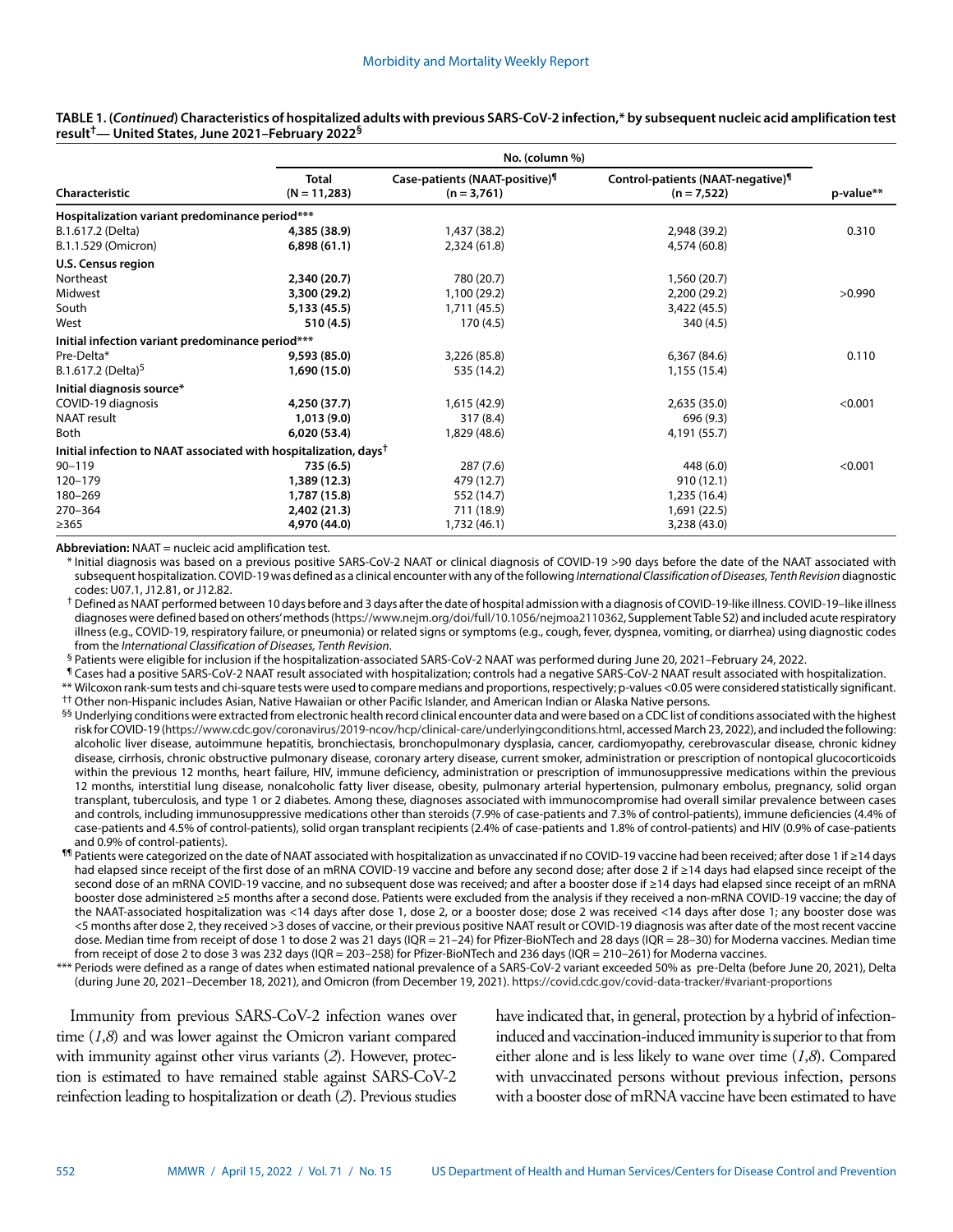|                                                                        | No. of case-patients <sup>†</sup> | No. of control-patients <sup>†</sup> | VE <sup>§</sup> (95% CI) |                    |
|------------------------------------------------------------------------|-----------------------------------|--------------------------------------|--------------------------|--------------------|
| <b>Variant period/Vaccination status</b>                               | $(N = 3,761)$                     | $(N = 7,522)$                        | Unadjusted               | Adjusted           |
| Overall                                                                |                                   |                                      |                          |                    |
| Unvaccinated (Ref)                                                     | 2,303                             | 3,571                                |                          |                    |
| Any mRNA vaccine, 1 dose <sup>¶</sup> ,**                              | 161                               | 413                                  | 41.6 (29.3-51.8)         | 41.9 (29.5 - 52.1) |
| Any mRNA vaccine, 2 doses <sup>¶,**</sup>                              | 1,038                             | 2,496                                | 38.2 (32.2-43.7)         | 39.4 (33.3-45.0)   |
| Pfizer-BioNTech <sup>¶</sup>                                           | 588                               | 1,432                                | 40.8 (33.1-47.5)         | 42.7 (35.0-49.4)   |
| Moderna <sup>1</sup>                                                   | 450                               | 1,064                                | 37.1 (27.6–45.3)         | 38.7 (29.1-46.9)   |
| Any mRNA vaccine, booster dose <sup>¶,**</sup>                         | 259                               | 1,042                                | 66.4 (60.7-71.3)         | 67.0 (61.3-71.9)   |
| Delta predominant                                                      |                                   |                                      |                          |                    |
| Unvaccinated (Ref)                                                     | 950                               | 1,468                                |                          |                    |
| Any mRNA vaccine, 1 dose <sup>¶</sup>                                  | 45                                | 171                                  | $61.0(44.7 - 72.5)$      | 58.8 (41.3-71.1)   |
| Any mRNA vaccine, 2 doses <sup>1</sup>                                 | 415                               | 1,209                                | 50.7 (42.9–57.5)         | 47.5 (38.8–54.9)   |
| Pfizer-BioNTech <sup>1</sup>                                           | 234                               | 678                                  | 52.8 (42.8-61.1)         | 50.0 (39.0-59.0)   |
| Moderna <sup>¶</sup>                                                   | 181                               | 531                                  | 47.9 (35.3-58.1)         | 44.0 (29.9-55.2)   |
| Any mRNA vaccine, booster dose <sup>1</sup>                            | 27                                | 100                                  | $60.2(36.4 - 75.0)$      | 57.8 (32.1-73.8)   |
| <b>Omicron predominant</b>                                             |                                   |                                      |                          |                    |
| Unvaccinated (Ref)                                                     | 1,353                             | 2,103                                |                          |                    |
| Any mRNA vaccine, 1 dose <sup>¶</sup>                                  | 116                               | 242                                  | 27.3 (8.14 - 42.5)       | 33.0 (15.0-47.2)   |
| Any mRNA vaccine, 2 doses <sup>¶</sup>                                 | 623                               | 1,287                                | 26.9 (17.4-35.4)         | 34.6 (25.5-42.5)   |
| Pfizer-BioNTech <sup>1</sup>                                           | 354                               | 754                                  | 29.2 (16.9-39.7)         | 37.3 (25.8-46.9)   |
| Moderna <sup>¶</sup>                                                   | 269                               | 533                                  | 26.2 (10.8-39.0)         | 35.9 (21.7-47.4)   |
| Any mRNA vaccine, booster dose <sup>¶</sup>                            | 232                               | 942                                  | 64.6 (58.1-70.2)         | 67.6 (61.4-72.8)   |
| Relative VE of booster dose compared with primary series <sup>††</sup> |                                   |                                      |                          |                    |
| Overall                                                                |                                   |                                      |                          |                    |
| $\geq$ 5 months after second dose (Ref) <sup>††</sup>                  | 697                               | 1,536                                |                          |                    |
| Any mRNA vaccine, booster dose <sup>††</sup>                           | 259                               | 1,042                                | 56.5 (44.6-65.9)         | 55.9 (43.6-65.5))  |

#### **TABLE 2. Estimated vaccine effectiveness against hospitalization with COVID-19 after previous SARS-CoV-2 infection\* — United States, June 2021–February 2022**

**Abbreviations:** NAAT = nucleic acid amplification test; Ref = referent group; VE = vaccine effectiveness.

\* Initial diagnosis was based on a previous positive SARS-CoV-2 NAAT or clinical diagnosis of COVID-19 >90 days before the date of the NAAT associated with subsequent hospitalization. COVID-19 was defined as a clinical encounter with any of the following *International Classification of Diseases, Tenth Revision* diagnostic codes: U07.1, J12.81, or J12.82.

 $^{\dagger}$  Case-patients had a positive NAAT performed 10 days before through 3 days after the date of hospitalization with a diagnosis of COVID-19-like illness; controlpatients had a negative NAAT result. COVID-19–like illness diagnoses were defined based on other methods [\(https://www.nejm.org/doi/full/10.1056/nejmoa2110362](https://www.nejm.org/doi/full/10.1056/nejmoa2110362), Supplement Table S2) and included acute respiratory illness (e.g., COVID-19, respiratory failure, or pneumonia) or related signs or symptoms (e.g., cough, fever, dyspnea, vomiting, or diarrhea) using diagnostic codes from the *International Classification of Diseases, Tenth Revision*. Patients were eligible for inclusion if the hospitalization-associated SARS-CoV-2 NAAT was performed during June 20, 2021–February 24, 2022.

- § VE was calculated as [1 odds ratio] x 100, estimated using conditional logistic regression in a test-negative design after matching by 2-week calendar period of NAAT associated with hospital admission, 10-year age group, and state of residence. Adjusted estimates accounted in addition for measured differences in sex, race/ethnicity (White non-Hispanic race: yes/no and Hispanic ethnicity: yes/no), number of clinical encounters during 2019 (0, 1–9, or ≥10), number of underlying conditions (0, 1, or >1), and days since previous infection (as a continuous variable). Underlying conditions were extracted from EHR clinical encounter data and based on a CDC list of conditions associated with the highest risk for COVID-19 [\(https://www.cdc.gov/coronavirus/2019-ncov/hcp/clinical-care/underlyingconditions.](https://www.cdc.gov/coronavirus/2019-ncov/hcp/clinical-care/underlyingconditions.html) [html,](https://www.cdc.gov/coronavirus/2019-ncov/hcp/clinical-care/underlyingconditions.html) accessed March 23, 2022), including the following diagnoses: alcoholic liver disease, autoimmune hepatitis, bronchiectasis, bronchopulmonary dysplasia, cancer, cardiomyopathy, cerebrovascular disease, chronic kidney disease, cirrhosis, chronic obstructive pulmonary disease, coronary artery disease, current smoker, administration or prescription of nontopical glucocorticoids within the previous 12 months, heart failure, HIV, immune deficiency, administration or prescription of immunosuppressive medications within the previous 12 months, interstitial lung disease, nonalcoholic fatty liver disease, obesity, pulmonary arterial hypertension, pulmonary embolus, pregnancy, solid organ transplant, tuberculosis, and type 1 or 2 diabetes.
- ¶ Patients were categorized on the date of NAAT associated with hospitalization as unvaccinated if no COVID-19 vaccine had been received; after dose 1 if ≥14 days had elapsed since receipt of the first dose of an mRNA COVID-19 vaccine and before any second dose; after dose 2 if ≥14 days had elapsed since receipt of the second dose of an mRNA COVID-19 vaccine and no subsequent dose was received; and after a booster dose if ≥14 days had elapsed since receipt of an mRNA booster dose administered ≥5 months after a second dose. Patients were excluded from the analysis if they received a non-mRNA COVID-19 vaccine; the day of the NAAT-associated hospitalization was <14 days after dose 1, dose 2, or a booster dose; dose 2 was received <14 days after dose 1; any booster dose was <5 months after dose 2, they received >3 doses of vaccine, or the previous positive NAAT result or COVID-19 diagnosis was after the date of the most recent vaccine dose.
- \*\* Among persons with a previous infection, adjusted VE <90 days after dose 1 was 42.0% (95% CI = 16.8%–59.5%) and ≥90 days after dose 1 was 42.2% (95% CI = 26.0%–54.8%); adjusted VE <90 days after dose 2 was 44.6% (95% CI = 28.6%–56.9%) and ≥90 days after dose 2 was 39.3% (95% CI = 32.4%–45.4%); and adjusted VE <90 days after dose 3 was 67.9% (95% CI = 60.3%–74.0%) and ≥90 days after dose 3 was 62.4% (95% CI = 48.6%–72.5%).

†† For estimation of relative VE after a booster dose, the referent group had received dose 2 (but not a booster dose) ≥5 months previously.

90% protection against hospitalization with COVID-19 during the Omicron period; the highest estimated protection was among vaccinated persons with previous infection.\*\*\*\*

The findings in this report are subject to at least five limitations. First, underascertainment of vaccination status from available information would likely lead to an underestimation of VE, particularly if vaccinated control-patients were misclassified as unvaccinated; this might have led to lower estimated VE

<sup>\*\*\*\*</sup> <https://www.medrxiv.org/content/10.1101/2022.03.22.22272745v1>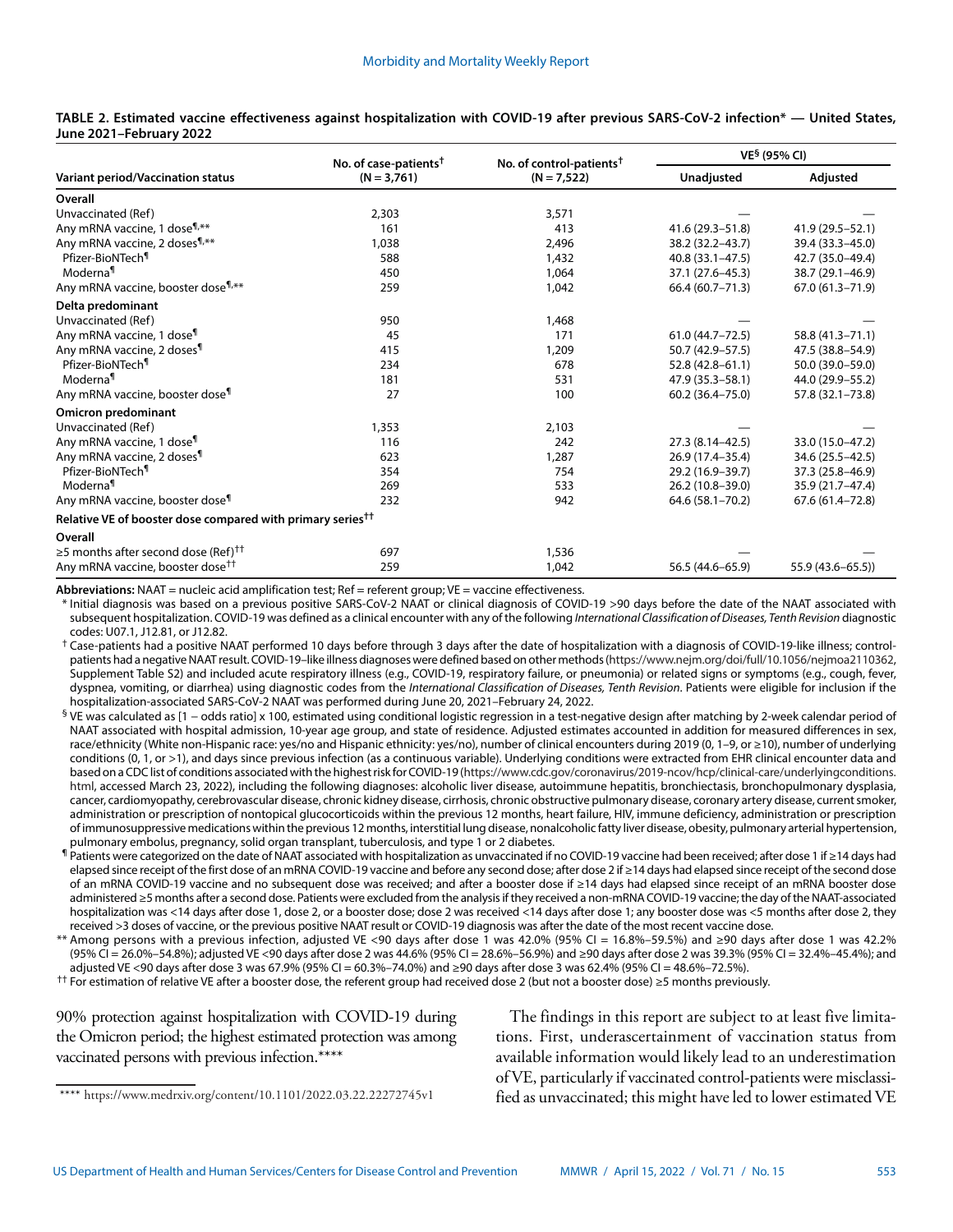|                                                           | No. of case-patients <sup>†</sup> | No. of control-patients <sup>†</sup> | VE (95% CI) <sup>§</sup> |                     |
|-----------------------------------------------------------|-----------------------------------|--------------------------------------|--------------------------|---------------------|
| Characteristic                                            | $(N = 3,761)$                     | $(N = 7,522)$                        | Unadjusted               | Adjusted            |
| Infection before dose 1                                   |                                   |                                      |                          |                     |
| Unvaccinated (Ref)                                        | 2,304                             | 3,581                                |                          |                     |
| Any mRNA vaccine, 1 dose <sup>1</sup> <sup>**</sup>       | 161                               | 412                                  | 42.5 (30.2-52.7)         | 43.1 (30.7-53.2)    |
| Any mRNA vaccine, 2 doses <sup>1,**</sup>                 | 960                               | 2,356                                | 39.1 (32.9–44.7)         | 41.7 (35.5–47.3)    |
| Any mRNA vaccine, booster dose <sup>1</sup> <sup>**</sup> | 183                               | 777                                  | $67.6(61.1 - 73.0)$      | 70.3 (64.1-75.4)    |
| Age $\geq 65$ yrs                                         |                                   |                                      |                          |                     |
| Unvaccinated (Ref)                                        | 823                               | 1,196                                |                          |                     |
| Any mRNA vaccine, 1 dose                                  | 72                                | 163                                  | 35.3 (11.6–52.6)         | 35.7 (11.9–53.1)    |
| Any mRNA vaccine, 2 doses                                 | 520                               | 1,167                                | 33.5 (23.0-42.6)         | 33.4 (22.4-42.9)    |
| Any mRNA vaccine, booster dose                            | 169                               | 659                                  | 64.9 (56.6–71.6)         | 64.5 (56.0-71.4)    |
| Age $<$ 65 yrs                                            |                                   |                                      |                          |                     |
| Unvaccinated (Ref)                                        | 1,480                             | 2,375                                |                          |                     |
| Any mRNA vaccine, 1 dose                                  | 89                                | 250                                  | 46.0 (29.6–58.6)         | 45.7 (28.9–58.5)    |
| Any mRNA vaccine, 2 doses                                 | 518                               | 1,329                                | 40.3 (32.0-47.6)         | 41.9 (33.5–49.2)    |
| Any mRNA vaccine, booster dose                            | 90                                | 383                                  | 66.1 (55.9 - 74.0)       | $67.7(57.7 - 75.3)$ |

**TABLE 3. Estimated vaccine effectiveness against hospitalization with COVID-19 after previous SARS-CoV-2 infection\* among persons with initial infection occurring before the first vaccine dose, and by age group —United States, June 2021–February 2022**

Abbreviations: NAAT = nucleic acid amplification test; Ref = referent group; VE = vaccine effectiveness.

\* Initial diagnosis was based on a previous positive SARS-CoV-2 NAAT or clinical diagnosis of COVID-19 >90 days before the date of the NAAT associated with subsequent hospitalization. COVID-19 diagnosis was defined as a clinical encounter with any of the following *International Classification of Diseases, Tenth Revision* diagnostic codes: U07.1, J12.81, or J12.82.

 $^\dagger$  Case-patients had a positive NAAT performed between 10 days before and 3 days after the date of hospital admission with a diagnosis of COVID-19-like illness; control-patients had a negative NAAT result. COVID-19–like illness diagnoses were defined based on others' methods ([https://www.nejm.org/doi/full/10.1056/](https://www.nejm.org/doi/full/10.1056/nejmoa2110362) [nejmoa2110362](https://www.nejm.org/doi/full/10.1056/nejmoa2110362), Supplement Table S2) and included acute respiratory illness (e.g., COVID-19, respiratory failure, or pneumonia) or related signs or symptoms (e.g., cough, fever, dyspnea, vomiting, or diarrhea) using diagnostic codes from the *International Classification of Diseases, Tenth Revision*. Patients were eligible for inclusion if the hospitalization-associated SARS-CoV-2 NAAT was performed during June 20, 2021 and February 24, 2022.

- § VE was calculated as [1 odds ratio] x 100, estimated using conditional logistic regression in a test-negative design after matching by 2-week calendar period of NAAT associated with hospital admission, 10-year age group, and state of residence. Adjusted estimates accounted in addition for measured differences in sex, race/ethnicity (White non-Hispanic race: yes/no and Hispanic ethnicity: yes/no), number of clinical encounters during 2019 (0, 1–9, or ≥10), number of underlying conditions (0, 1, or >1), and days since previous infection (as a continuous variable). Underlying conditions were extracted from EHR clinical encounter data and classified based on a CDC list of conditions associated with the highest risk for COVID-19 ([https://www.cdc.gov/coronavirus/2019-ncov/hcp/clinical-care/](https://www.cdc.gov/coronavirus/2019-ncov/hcp/clinical-care/underlyingconditions.html) [underlyingconditions.html](https://www.cdc.gov/coronavirus/2019-ncov/hcp/clinical-care/underlyingconditions.html), accessed March 23, 2022), including the following diagnoses: alcoholic liver disease, autoimmune hepatitis, bronchiectasis, bronchopulmonary dysplasia, cancer, cardiomyopathy, cerebrovascular disease, chronic kidney disease, cirrhosis, chronic obstructive pulmonary disease, coronary artery disease, current smoker, administration or prescription of nontopical glucocorticoids within the previous 12 months, heart failure, HIV, immune deficiency, administration or prescription of immunosuppressive medications within the previous 12 months, interstitial lung disease, nonalcoholic fatty liver disease, obesity, pulmonary arterial hypertension, pulmonary embolus, pregnancy, solid organ transplant, tuberculosis, and type 1 or 2 diabetes.
- ¶ Patients were categorized on the date of NAAT associated with hospitalization as unvaccinated if no COVID-19 vaccine had been received; after dose 1 if ≥14 days had elapsed since receipt of the first dose of an mRNA COVID-19 vaccine and before any second dose; after dose 2 if ≥14 days had elapsed since receipt of the second dose of an mRNA COVID-19 vaccine, and no subsequent dose was received; and after a booster dose if ≥14 days had elapsed since receipt of an mRNA booster dose administered ≥5 months after a second dose. Patients were excluded from the analysis if they received a non-mRNA COVID-19 vaccine; the day of the NAAT-associated hospitalization was <14 days after dose 1, dose 2, or a booster dose; dose 2 was received <14 days after dose 1; any booster dose was <5 months after dose 2, they received >3 doses of vaccine, or their previous positive NAAT result or COVID-19 diagnosis was after the most recent vaccine dose. VE was calculated using the unvaccinated group as the referent.
- \*\* Among persons with a previous infection <180 days and ≥180 days before dose 1, adjusted VE after dose 1 was 43.2% (95% CI = 25.3%–56.8%) and 36.8% (95% CI = 14.0%–53.5%), respectively; adjusted VE after dose 2 was 37.6% (95% CI = 29.6%–44.6%) for persons with a previous infection <180 days before dose 1 and 38.9% (95% CI = 28.2%–48.1%) for persons with a previous infection ≥180 days before dose 1; adjusted VE after a booster dose was 72.5% (95% CI = 65.2%–78.2%) for persons with a previous infection <180 days before dose 1 and 46.7% (95% CI = 24.9%–62.2%) for persons with a previous infection ≥180 days before dose 1.

compared with similar analyses (*5*,*6*,*9*). Second, generalizability might be limited by incomplete data or by missing data from persons who do not seek health care; however, Cosmos data are broadly representative of the U.S. population (*4*). Third, several VE estimates were imprecise, with broad CIs; estimates should be interpreted with caution. Fourth, underascertainment of previous infection might have occurred because of dependence on EHR data; however, findings were similar when restricting analyses to case-patients with positive initial NAAT results, and the test-negative design for an endpoint of severe illness mitigates the risk for selection bias. Finally, there might be residual or unmeasured confounding by characteristics

associated with exposure, vaccination, or hospitalization that were not recorded in the data set.

An increasing proportion of the U.S. population has had SARS-CoV-2 infection†††† and might be at risk for SARS-CoV-2 reinfection leading to hospitalization. In the current analysis, approximately 50% of these reinfections occurred during the Omicron-predominant period. Vaccination remains the safest strategy for preventing complications of SARS-CoV-2 infection. COVID-19 vaccination offers additional protection against reinfection leading to hospitalization, with a booster

<sup>††††</sup> <https://covid.cdc.gov/covid-data-tracker/#antibody-seroprevalence>